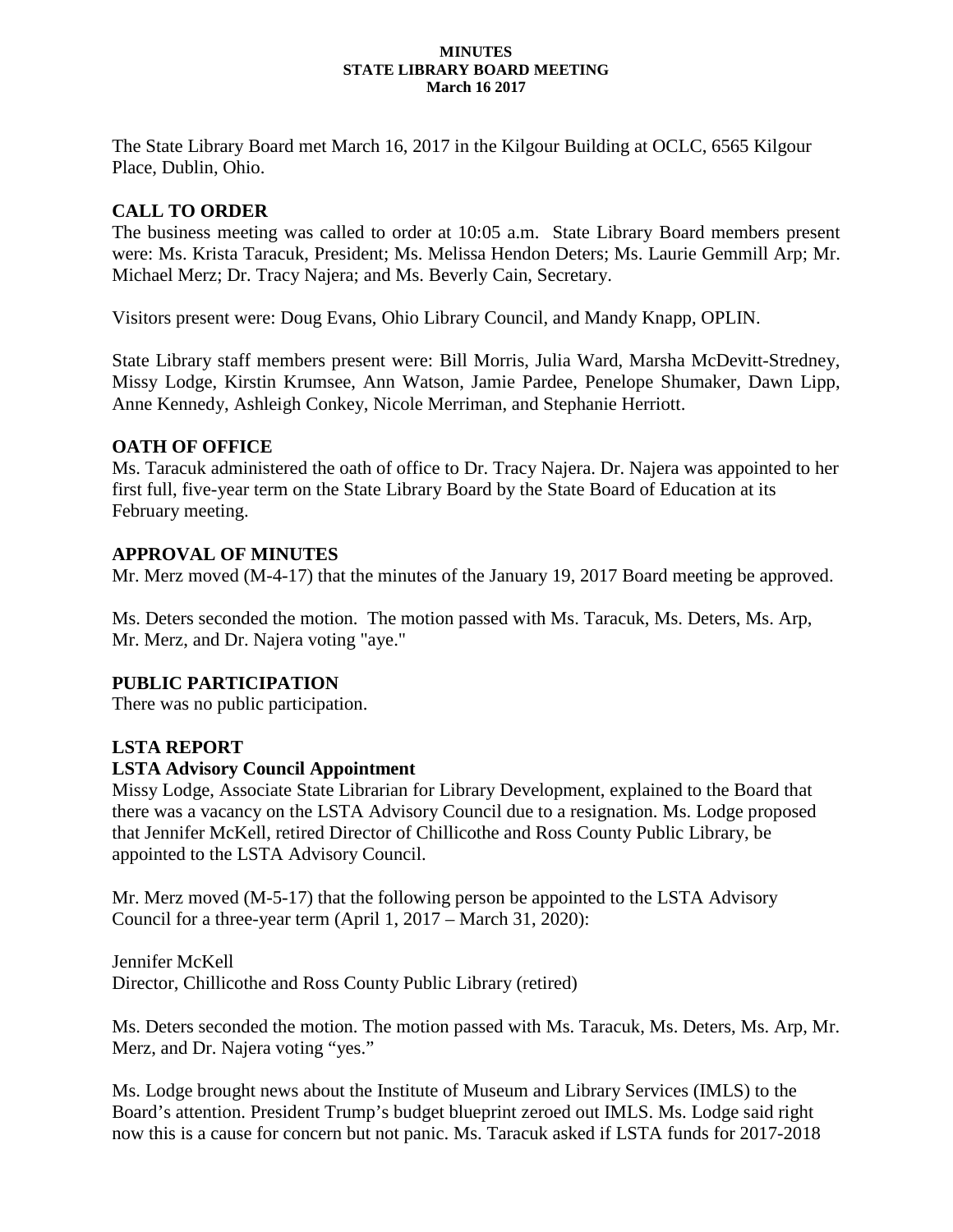have already been approved. Ms. Lodge explained that right now we have a partial award under the continuing resolution that expires April 30. After that, it is hoped that either a budget will be passed that will fund IMLS or there will be another continuing resolution. Mr. Merz asked if that was a continuing resolution for the current budget year starting October 1 and Ms. Lodge confirmed that is was.

## **STATE LIBRARIAN'S REPORT**

### **New Employee Introductions**

Beverly Cain, State Librarian, introduced four new employees to the Board. Penelope Shumaker joined the Library Programs and Development Department as a Metadata Librarian working with the Ohio Digital Network, the service hub for DPLA. Her previous experience includes SpotOn, an initiative of The Ohio State University working with teachers in evaluating and selecting digital resources, Columbus Metropolitan Library, and teaching English. She has a Bachelor of Arts with emphasis in philosophy from Cedarville University and a Master of Library and Information Science from Kent State University. Anne Kennedy joined the Library Programs and Development Department as a Library Consultant with emphasis on technology, managing the Ohio Digital Library and she is one of the project managers for Guiding Ohio Online. Her previous experience includes Licking County Library, Dennison University, and Gettysburg College. She has a Bachelor of Arts in history from Gettysburg College and a Master of Library and Information Science from Kent State University. Ashleigh Conkey joined the Employee Services Department as a Human Capital Management Senior Analyst working with human resources issues and state agency outreach. She has a Bachelor of Arts in human resources from The Ohio State University. Her previous experience includes the Ohio Housing Finance Agency. Dawn Lipp joined the Research and Catalog Services Department as a librarian. Her previous experience includes Brown Mackie College, Indiana State Library, and Frankfort Community Public Library. She has a Master of Arts in history and Master of Library Science from Indiana University–Purdue University Indianapolis, a Master of Arts in anthropology with an emphasis in archeology from Northern Illinois University, and a Bachelor of Arts in biology and chemistry from Manchester College.

### **UNFINISHED BUSINESS**

There was no unfinished business

#### **NEW BUSINESS Election of Vice-President**

Mr. Merz moved (M-6-17) that Laurie Arp be nominated for the office of Vice-President of the State Library Board effective March 16, 2017, for the remainder of the biennial term beginning July 1, 2015.

Ms. Deters seconded the motion.

Mr. Merz moved (M-7-17) that the nominations be closed, a unanimous ballot be cast for Ms. Arp, and that Ms. Arp be declared elected to that office effective March 16, 2017, for the remainder of the biennial term beginning July 1, 2015.

Ms. Deters seconded the motion. The motion passed with Ms. Taracuk, Ms. Deters, Ms. Arp, Mr. Merz, and Dr. Najera voting "yes."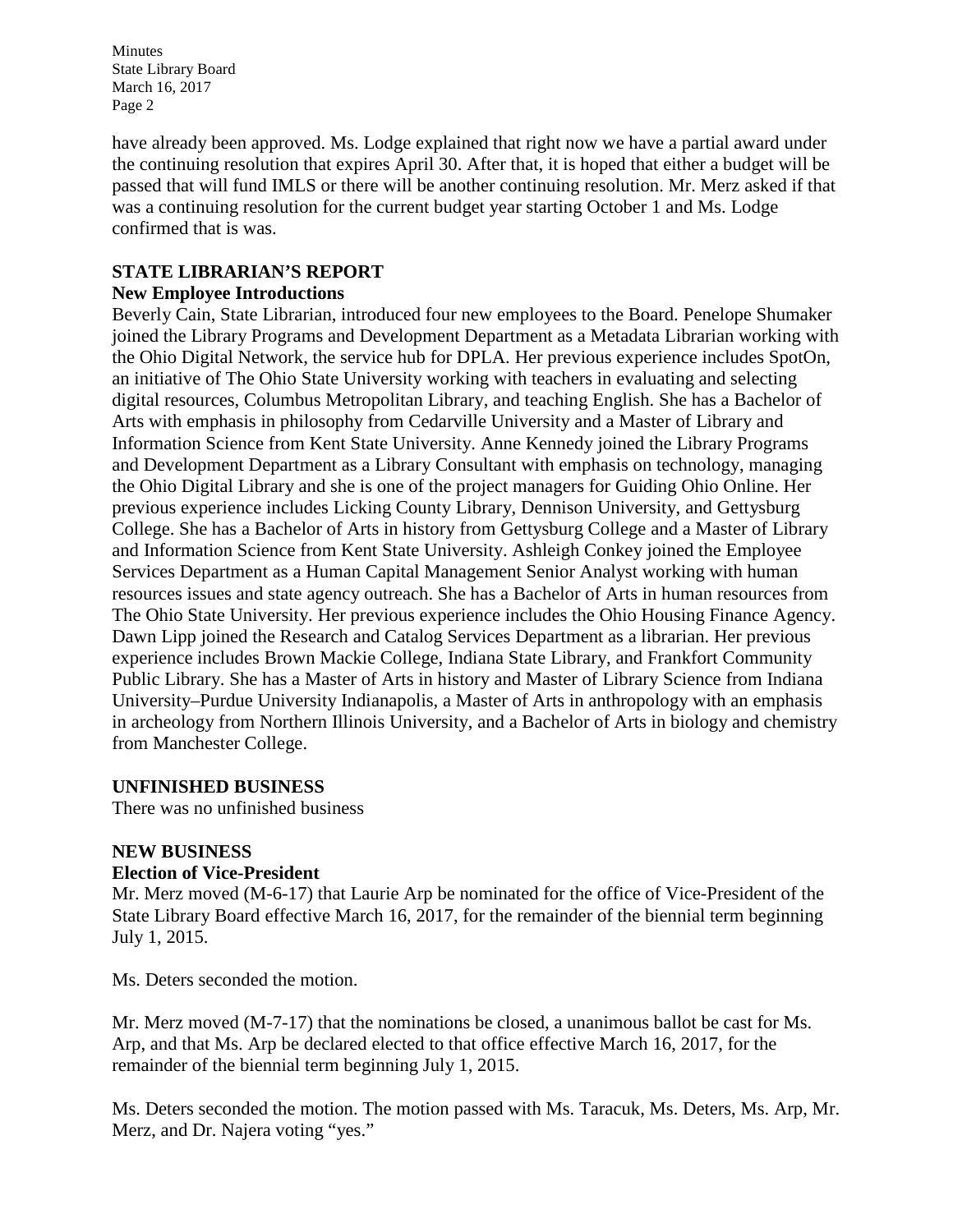#### **Pay Raise for State Librarian and Associate State Librarians**

Stephanie Herriott, Human Resources Administrator, explained that all State Library employees except for the State Librarian and Associate State Librarian receive a 2.5% increase in pay this year effective July 1. That same pay increase for the State Librarian and two Associate State Librarians needs to be approved by the Board.

Ms. Arp moved (M-8-17) that the biennial budget (HB 64) awards State of Ohio E-1 employees a 2.5% salary increase beginning on the first day of the pay period that includes July 1, 2017 and allows increases up to 2.5% for other exempt state employees; the State Library Board, in accordance with the duties assigned by Ohio Revised Code Sections 124.01 and 124.15, approves adjusting the compensation of the State Librarian, Associate State Librarian for Library Programs and Associate State Librarian for Library Services to reflect a 2.5% salary increase for each employee beginning with the pay period that includes July 1, 2017.

Dr. Najera seconded the motion. The motion passed with Ms. Taracuk, Ms. Deters, Ms. Arp, Mr. Merz, and Dr. Najera voting "yes."

### **Revision to State Library Food and Drink Policy**

Ann Watson, Associate State Librarian for Library Services, explained that the State Library Food and Drink Policy, approved by the Board in 2006, needs to be updated to best serve patrons and keep the State Library clean.

Ms. Deters moved (M-9-17) to accept the following revisions to the State Library of Ohio Food and Drink Policy:

Non-alcoholic drinks in spill-proof, covered containers are permitted. Library users are asked to practice caution when using library materials or library computers.

Food is permitted only in designated areas.

NOTE: Food and/or drink are NOT allowed when using old or rare library materials.

Smoking is prohibited anywhere inside all State Library of Ohio facilities. Smoking is only permitted outside of the library in designated areas. (ORC 3794.02) Other uses of tobaccorelated products, including chewing tobacco or electronic or vapor devices, are also prohibited.

Dr. Najera seconded the motion. The motion passed with Ms. Taracuk, Ms. Deters, Ms. Arp, Mr. Merz, and Dr. Najera voting "yes."

### **Discussion Regarding Board Member Qualifications**

Bill Morris, Governmental Affairs Coordinator, explained to the Board that the State Library conducted research while the State Library Board was without a fifth member. Through this research, it was found that while there are currently no guidelines for term limits or qualifications for State Library Board members, other boards do have them. Mr. Morris asked the Board if they would like the State Library to research this further. Ms. Taracuk asked if we are set with an application. Ms. Cain answered that we are set to follow the State Board of Education's application process which includes a member application. Ms. Cain then asked if the Board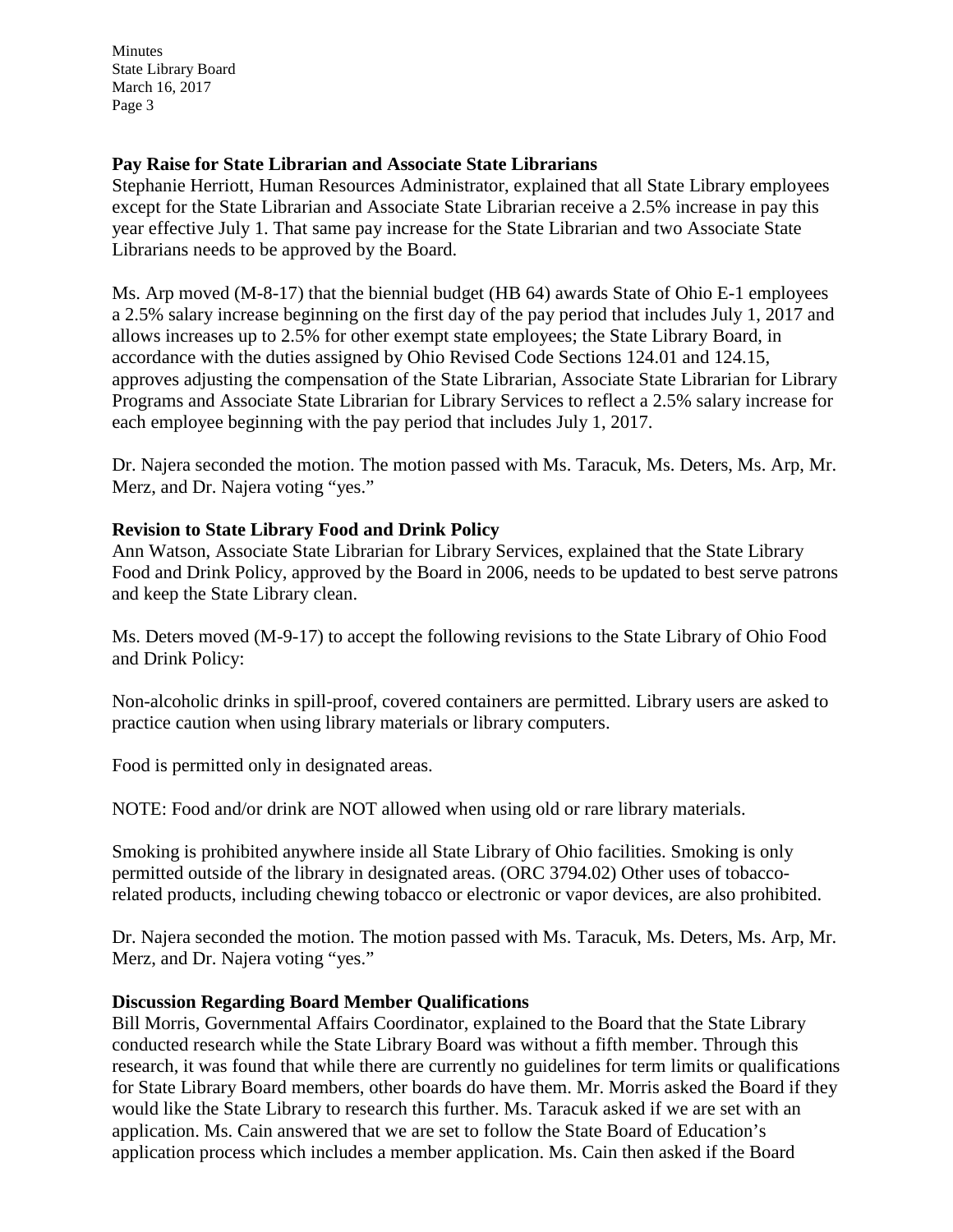wants qualifications, term limits, or provisions for what happens when there is a period of time before a new Board member is appointed to the State Library Board specified in the Ohio Revised Code. Mr. Merz asked if they should try to expand the size of the Board. Ms. Cain responded that it's been brought up before. Ms. Deters asked about the deadline for applying. Ms. Cain explained the current process of seeking nominations for the Board. Dr. Najera asked if there was flexibility to have changes made to administrative law rather than the Ohio Revised Code. Mr. Merz replied that he had asked the same question and it has to be the Ohio Revised Code. Dr. Najera then asked if it could be put in the budget language and Mr. Morris replied that it is late in the process for that. He explained that the State Library can find legislators who would be willing to introduce changes to the Ohio Revised Code. The Board asked Mr. Morris to research this matter further.

#### **Deaf History Month Resolution**

Ms. Arp moved (M-10-17) that the Board approve the following resolution recognizing Deaf History Month.

WHEREAS, Deaf History Month covers the period March 13 to April 15; and

WHEREAS, Deaf History Month celebrates deaf history and the contributions of the hearing impaired and deaf community to American society; and

WHEREAS, Deaf History Month was the creation of two deaf employees at the Martin Luther King, Jr. Memorial Library in Washington DC; and

WHEREAS, The State Library of Ohio has a longstanding partnership with the Ohio School for the Deaf, working together to provide information for and about people who are deaf or hard of hearing; and

WHEREAS, Ohio's school, academic, public and special libraries make a difference in the lives of millions of Ohioans and provide excellent and invaluable service to library users regardless of age, ethnicity, disability or socioeconomic background; and

WHEREAS, many libraries in Ohio are celebrating Deaf History Month with a variety of special displays, programs, or events;

THEREFORE, BE IT RESOLVED, that on this day, March 16, 2017, the State Library Board proclaims Deaf History Month, March 13 – April 15, 2017, and encourages Ohio libraries to host deaf awareness activities during this month-long celebration.

Mr. Merz seconded seconded the motion. The resolution was approved with Ms. Taracuk, Ms. Deters, Ms. Arp, Mr. Merz, and Dr. Najera voting "aye."

### **National Library Week and National Library Workers Day Resolution**

Ms. Deters moved (M-11-17) that the Board approve the following resolution recognizing National Library Week and National Library Workers Day: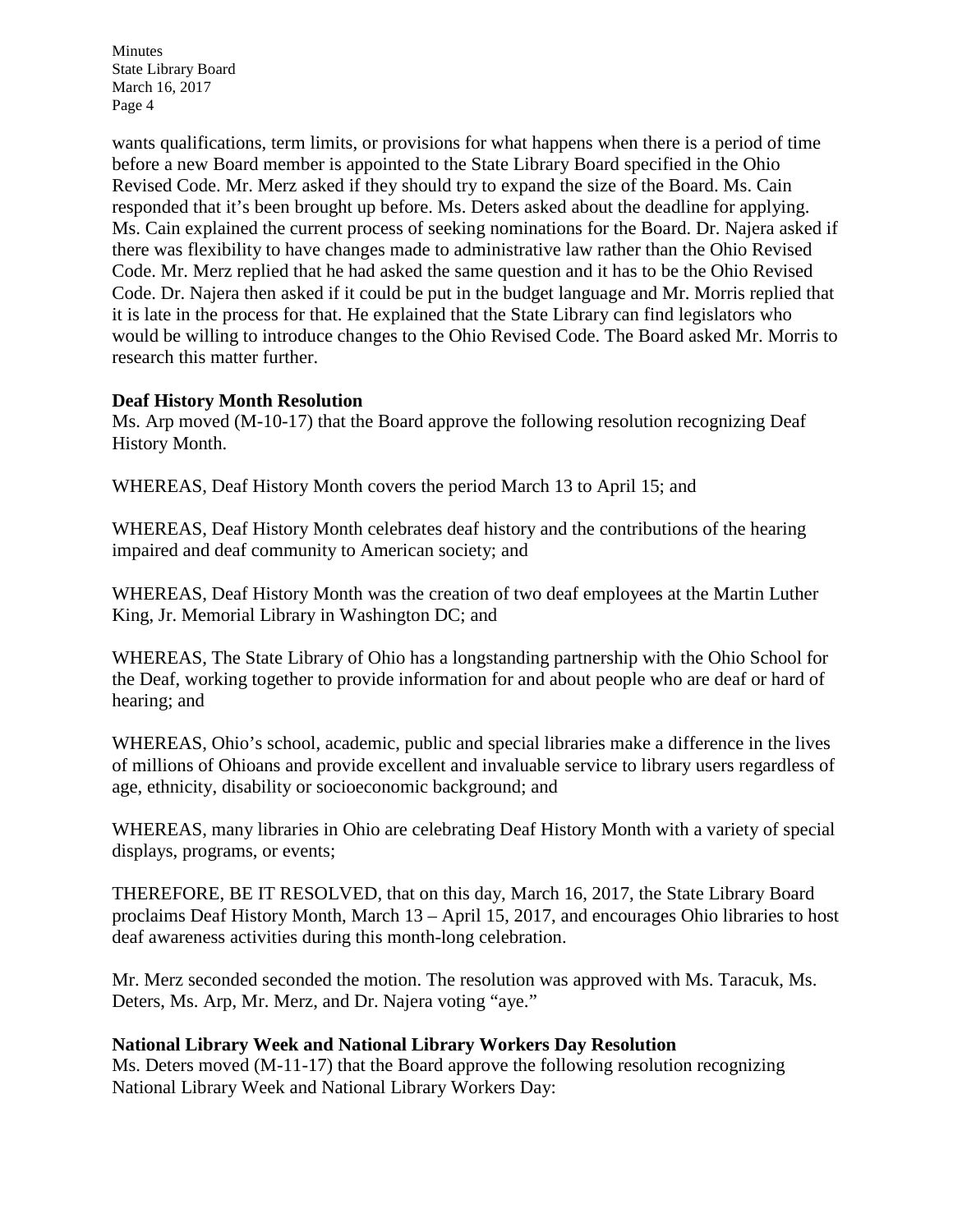WHEREAS, libraries have historically served as our nation's great equalizers of knowledge by providing free access to all and libraries are part of the American dream, places for education, opportunity and lifelong learning; and

WHEREAS, Ohio libraries provide a forum for diverse ideas and points of view that help us better understand each other and ourselves; and

WHEREAS, librarians are trained professionals, helping people of all ages and backgrounds find and interpret the information they need to live, learn and work in a challenging economy; and

WHEREAS, librarians design and offer programs to meet their community's economic needs, providing residents with resume writing classes, interviewing workshops and job seeking resources; and

WHEREAS, librarians and library support staff bring Ohioans a world of knowledge in person and online, as well as personal service and expert assistance in finding what is needed when it is needed; and

WHEREAS, Ohio's school, academic, public and special libraries make a difference in the lives of millions of Ohioans and provide excellent and invaluable service to library users regardless of age, ethnicity, or socioeconomic background; and

WHEREAS, Ohioans and Ohio libraries benefit from the resources, services, and support provided by the State Library of Ohio and the library's dedicated staff; and

WHEREAS, libraries, librarians, library workers and supporters across America are celebrating National Library Week and National Library Workers Day;

THEREFORE, BE IT RESOLVED, that on this day, March 16, 2017, the State Library Board proclaims National Library Week, April 9 – 15, 2017, and National Library Workers Day, April 11, 2017, and encourages all Ohio residents to visit their libraries or library websites this week to take advantage of the variety of library resources available and thank their librarians and library workers for their exceptional contributions to American life.

Dr. Najera seconded the motion. The resolution was approved with Ms. Taracuk, Ms. Deters, Ms. Arp, Mr. Merz, and Dr. Najera voting "aye."

### **Recognition of Service**

Mr. Merz moved (M-12-17) that the Board approve the following resolution recognizing Jennifer Thompson McKell for her service:

WHEREAS, Jennifer Thompson McKell served diligently as a member of the State Library Board from January 2012 through December 2016 and President of the State Library Board from January 2016 through December 2016; and

WHEREAS, throughout her career, Jennifer Thompson McKell has provided an unparalleled level of professional service and commitment to the Ohio library community through her work